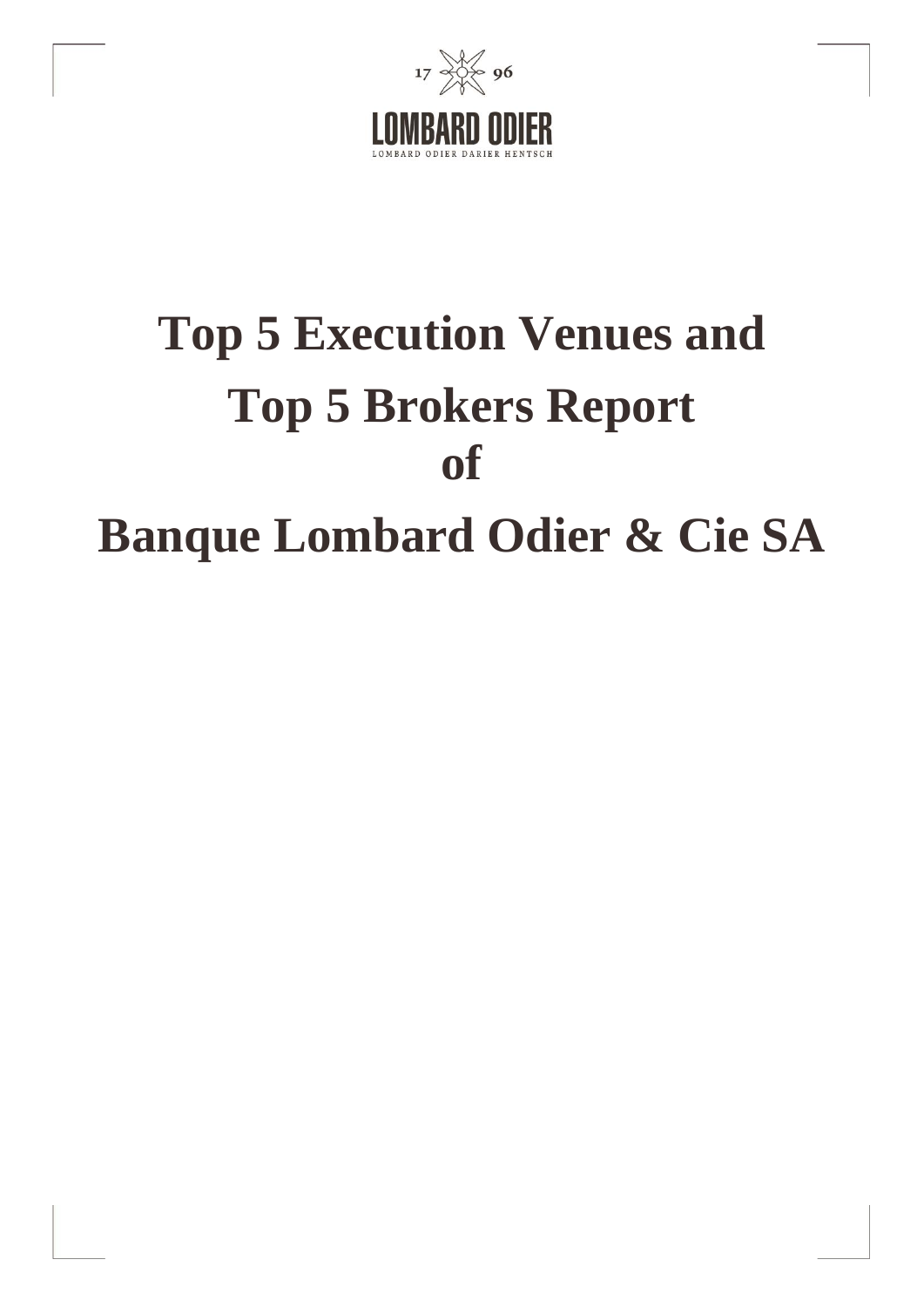## **Preface**

This document sets out the top five execution venues and top five brokers (hereafter "Top 5 Venues Report") where Banque Lombard Odier & Cie SA (hereafter referred as "Lombard Odier") executed client orders in the preceding year in relation to dealings in financial instruments, as required by the Markets in Financial Instruments Directive ("MIFID II") 2014/65/EU.

This Top 5 Venues Report is linked to the principles defined in the Order Execution Policy of Banque Lombard Odier & Cie SA (hereafter "Order Execution Policy"; available on the Lombard Odier website) and is intended to cover the period from January 1st, 2021 to December 31st, 2021.

Banque Lombard Odier & Cie SA is a Bank with its registered office in Switzerland, authorised and supervised by the Swiss Financial Market Supervisory Authority FINMA. Since Switzerland is not a member of the European Economic Area, MiFID II does not apply directly to Lombard Odier. Nevertheless, Lombard Odier will apply the standards that are stipulated by MiFID II but this Report may not include some of the details required by RTS 28.

Please note that there might be separate Top 5 Venues and Top 5 Brokers Reports that disclose the transmission and execution details relevant for some Group legal entities other than Banque Lombard Odier & Cie SA.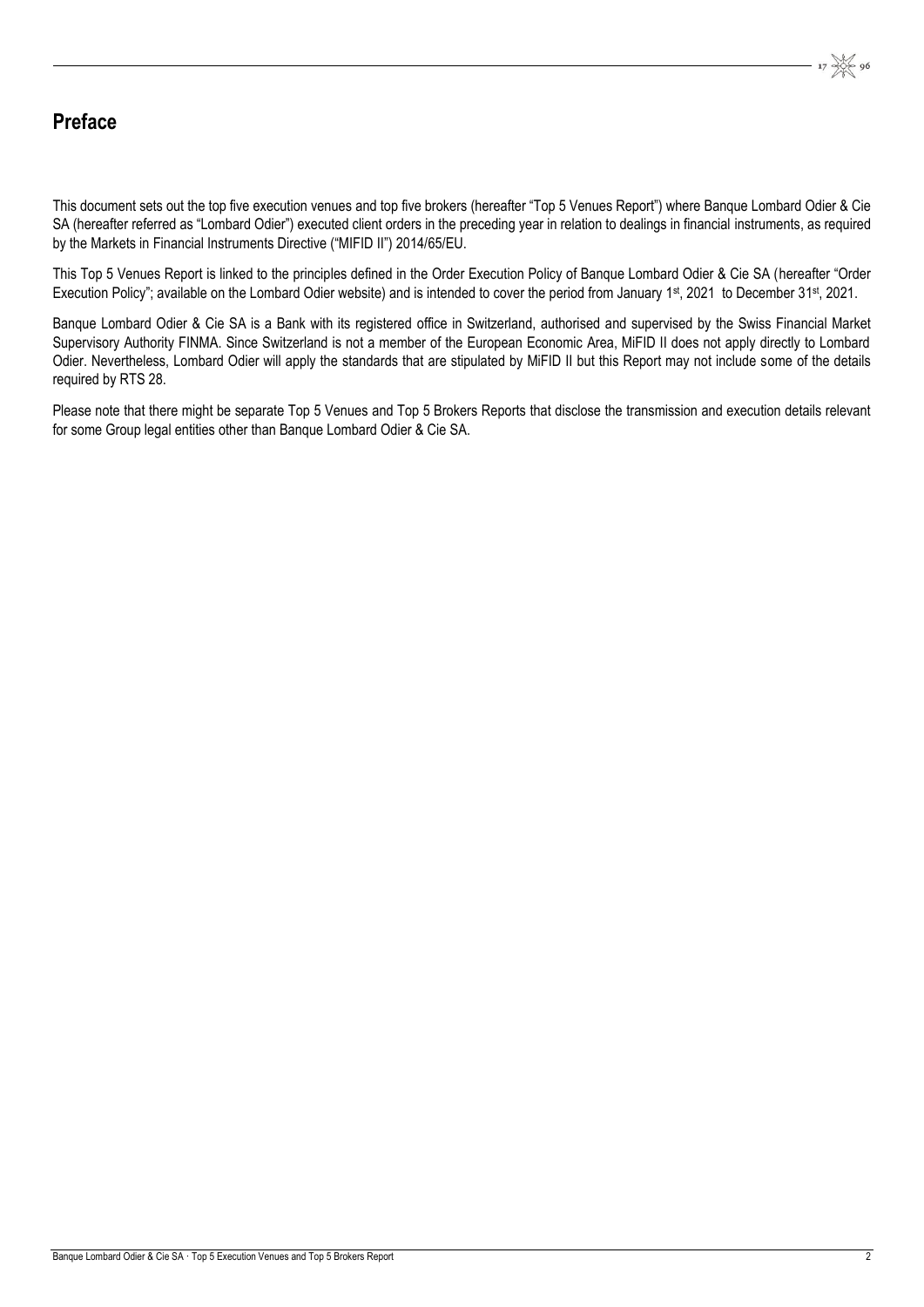| <b>TOP 5 BROKERS</b><br><b>FOREIGN EXCHANGE</b><br><b>CLASS OF FINANCIAL INSTRUMENTS</b> |                                                                           |                                                                           |     |                                                                          |                               |  |
|------------------------------------------------------------------------------------------|---------------------------------------------------------------------------|---------------------------------------------------------------------------|-----|--------------------------------------------------------------------------|-------------------------------|--|
|                                                                                          | Notification if <1 average trade per business day in<br>the previous year |                                                                           | No. |                                                                          |                               |  |
| Top five executions brokers ranked<br>In terms of trading volumes<br>(descending order)  |                                                                           | Proportion of volumes traded<br>as a percentage of total in that<br>class |     | Proportion of orders executed<br>as percentage of total in that<br>class | Percentage of directed orders |  |
| $1_{-}$                                                                                  | <b>JP MORGAN</b><br>K6Q0W1PS1L1O4IQL9C32                                  | 17.44%                                                                    |     | 14.53%                                                                   | 0%                            |  |
| 2 <sub>1</sub>                                                                           | <b>UBS</b><br>BFM8T61CT2L1QCEMIK50                                        | 16.96%                                                                    |     | 24.83%                                                                   | $0\%$                         |  |
| 3.                                                                                       | <b>CITIGROUP</b><br>XKZZ2JZF41MRHTR1V493                                  | 11.63%                                                                    |     | 7.12%                                                                    | 0%                            |  |
| 4.                                                                                       | <b>HSBC</b><br>MP615ZYZBEU3UXPYFY54                                       | 8.90%                                                                     |     | 5.53%                                                                    | 0%                            |  |
| 5.                                                                                       | <b>MORGAN STANLEY</b><br>4PQUHN3JPFGFNF3BB653                             | 7.22%                                                                     |     | 2.28%                                                                    | 0%                            |  |

|                                                                                         | <b>TOP 5 BROKERS</b><br><b>CLASS OF FINANCIAL INSTRUMENTS</b>             | <b>DEBT INSTRUMENTS (BONDS)</b>                                           |           |                                                                          |                               |  |  |
|-----------------------------------------------------------------------------------------|---------------------------------------------------------------------------|---------------------------------------------------------------------------|-----------|--------------------------------------------------------------------------|-------------------------------|--|--|
|                                                                                         | Notification if <1 average trade per business day<br>in the previous year |                                                                           | <b>No</b> |                                                                          |                               |  |  |
| Top five executions brokers ranked<br>In terms of trading volumes<br>(descending order) |                                                                           | Proportion of volumes traded<br>as a percentage of total in that<br>class |           | Proportion of orders<br>executed as percentage of<br>total in that class | Percentage of directed orders |  |  |
| 1.                                                                                      | <b>CITIGROUP</b><br>XKZZ2JZF41MRHTR1V493                                  | 8.31%                                                                     |           | 5.37%                                                                    | 0%                            |  |  |
| 2.                                                                                      | <b>JP MORGAN</b><br>K6Q0W1PS1L1O4IQL9C32                                  | 6.72%                                                                     |           | 5.72%                                                                    | $0\%$                         |  |  |
| 3.                                                                                      | <b>UBS</b><br>BFM8T61CT2L1QCEMIK50                                        |                                                                           | 5.81%     | 8.05%                                                                    | $0\%$                         |  |  |
| 4.                                                                                      | <b>Bank of America Merrill Lynch</b><br>GGDZP1UYGU9STUHRDP48              | 4.98%                                                                     |           | 3.60%                                                                    | $0\%$                         |  |  |
| 5.                                                                                      | <b>MORGAN STANLEY</b><br>4PQUHN3JPFGFNF3BB653                             |                                                                           | 4.79%     | 6.84%                                                                    | $0\%$                         |  |  |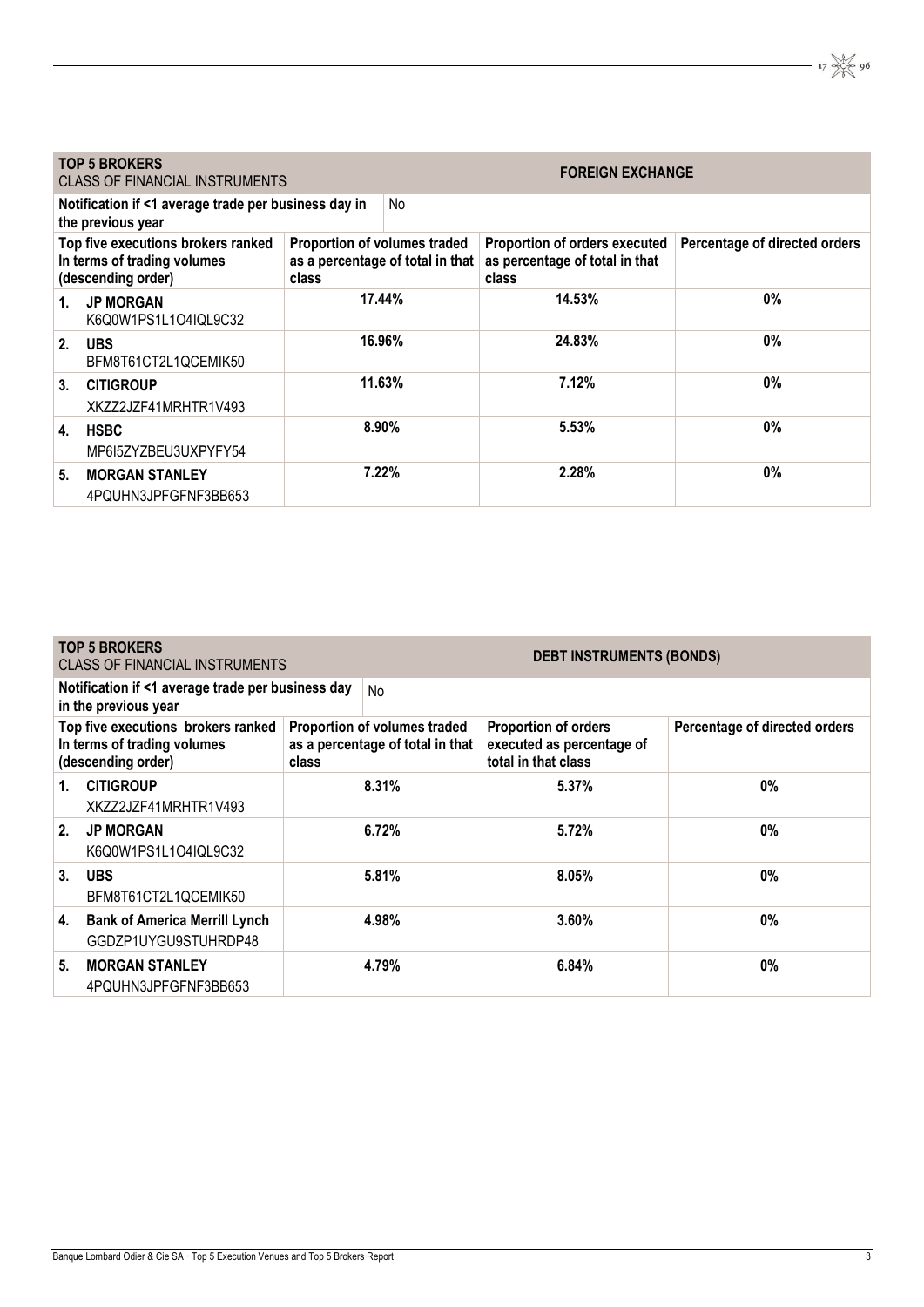|                                                                                         | <b>TOP 5 BROKERS</b><br>CLASS OF FINANCIAL INSTRUMENTS                    | EQUITIES tick size liquidity bands 5 and 6 (from 2'000 trades per day)    |       |                                                                          |                               |
|-----------------------------------------------------------------------------------------|---------------------------------------------------------------------------|---------------------------------------------------------------------------|-------|--------------------------------------------------------------------------|-------------------------------|
|                                                                                         | Notification if <1 average trade per business day in<br>the previous year |                                                                           | No.   |                                                                          |                               |
| Top five executions brokers ranked<br>In terms of trading volumes<br>(descending order) |                                                                           | Proportion of volumes traded<br>as a percentage of total in that<br>class |       | Proportion of orders<br>executed as percentage of<br>total in that class | Percentage of directed orders |
| 1.                                                                                      | <b>UBS</b><br>BFM8T61CT2L1QCEMIK50                                        | 52.68%                                                                    |       | 61.34%                                                                   | 0%                            |
| 2.                                                                                      | <b>GOLDMAN SACHS</b><br>W22LROWP2IHZNBB6K528                              | 43.27%                                                                    |       | 36.70%                                                                   | $0\%$                         |
| 3 <sub>1</sub>                                                                          | <b>JP MORGAN</b><br>K6Q0W1PS1L1O4IQL9C32                                  | 1.21%                                                                     |       | 1.16%                                                                    | $0\%$                         |
| 4.                                                                                      | <b>SOCIETE GENERALE</b><br>O2RNE8IBXP4R0TD8PU41                           |                                                                           | 1.03% | 0.68%                                                                    | 100%                          |
| 5.                                                                                      | <b>BERENBERG</b><br>549300Y7TOF17LILFE97                                  |                                                                           | 0.78% | 0.01%                                                                    | 100%                          |

|                                                                                         | <b>TOP 5 BROKERS</b><br>EQUITIES tick size liquidity bands 3 and 4 (from 80 to 1'999 trades per day)<br><b>CLASS OF FINANCIAL INSTRUMENTS</b> |                                                                                         |                                                                                 |                               |  |  |  |  |  |
|-----------------------------------------------------------------------------------------|-----------------------------------------------------------------------------------------------------------------------------------------------|-----------------------------------------------------------------------------------------|---------------------------------------------------------------------------------|-------------------------------|--|--|--|--|--|
|                                                                                         | Notification if <1 average trade per business day in<br>No.<br>the previous year                                                              |                                                                                         |                                                                                 |                               |  |  |  |  |  |
| Top five executions brokers ranked<br>In terms of trading volumes<br>(descending order) |                                                                                                                                               | <b>Proportion of volumes traded</b><br>as a percentage of total in that<br><b>class</b> | <b>Proportion of orders</b><br>executed as percentage of<br>total in that class | Percentage of directed orders |  |  |  |  |  |
| 1.                                                                                      | <b>UBS</b><br>BFM8T61CT2L1QCEMIK50                                                                                                            | 50.93%                                                                                  | 66.88%                                                                          | $0\%$                         |  |  |  |  |  |
| 2 <sub>1</sub>                                                                          | <b>GOLDMAN SACHS</b><br>W22LROWP2IHZNBB6K528                                                                                                  | 44.22%                                                                                  | 29.50%                                                                          | $0\%$                         |  |  |  |  |  |
| 3.                                                                                      | <b>JP MORGAN</b><br>K6Q0W1PS1L1O4IQL9C32                                                                                                      | 2.72%                                                                                   | 2.67%                                                                           | $0\%$                         |  |  |  |  |  |
| 4.                                                                                      | <b>SOCIETE GENERALE</b><br>O2RNE8IBXP4R0TD8PU41                                                                                               | 0.53%                                                                                   | 0.37%                                                                           | 100%                          |  |  |  |  |  |
| 5.                                                                                      | <b>BTIG</b><br>213800YZXS7U4QZP6441                                                                                                           | 0.38%                                                                                   | 0.31%                                                                           | $0\%$                         |  |  |  |  |  |

 $17 \frac{12}{100} \frac{6}{100} \frac{6}{100}$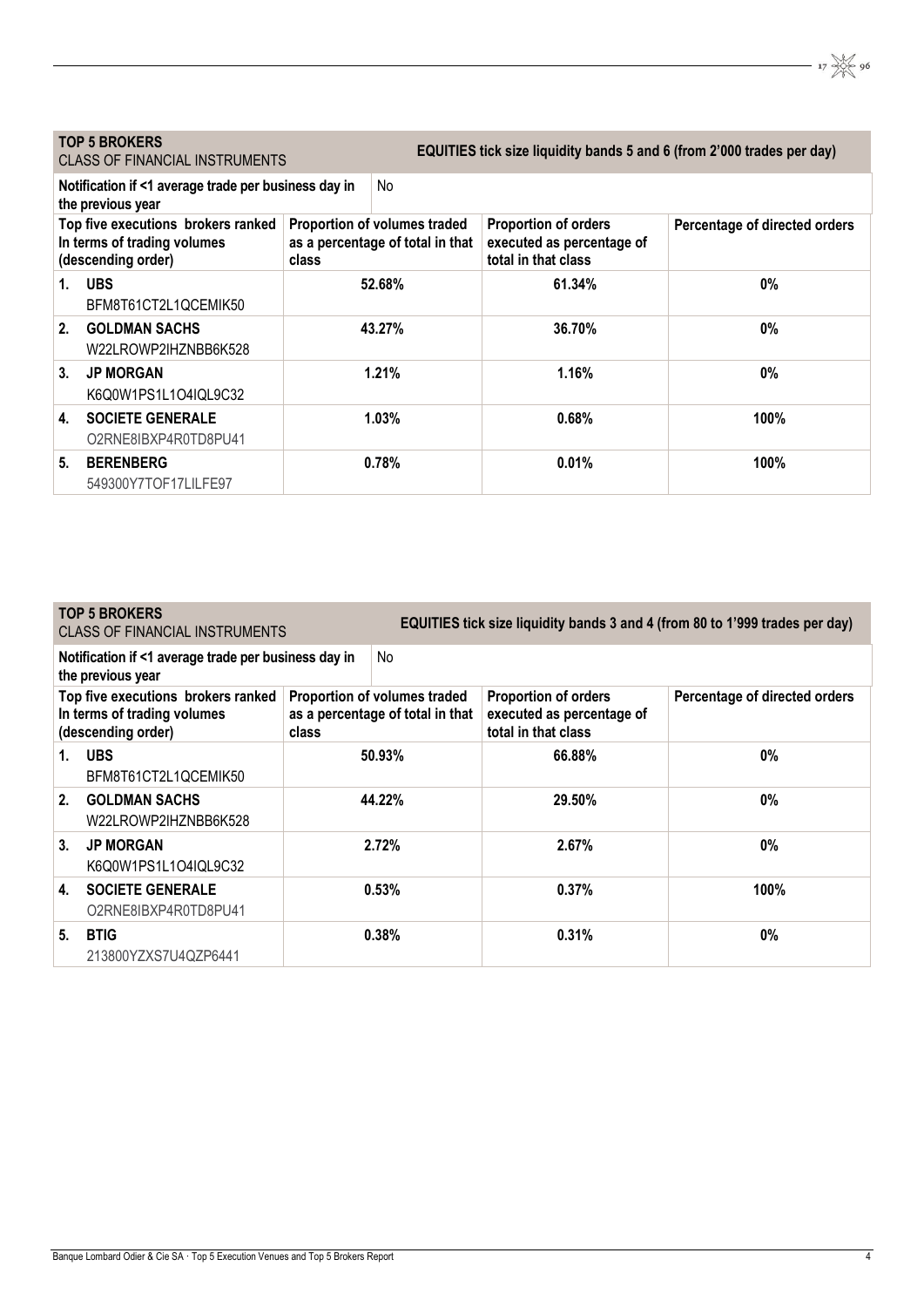|                                                                                                  | <b>TOP 5 BROKERS</b><br><b>CLASS OF FINANCIAL INSTRUMENTS</b> |        |                                                                  | EQUITIES tick size liquidity bands 1 and 2 (from 1 to 79 trades per day)        |                               |  |  |  |
|--------------------------------------------------------------------------------------------------|---------------------------------------------------------------|--------|------------------------------------------------------------------|---------------------------------------------------------------------------------|-------------------------------|--|--|--|
| Notification if <1 average trade per business day in<br>No.<br>the previous year                 |                                                               |        |                                                                  |                                                                                 |                               |  |  |  |
| Top five executions brokers ranked<br>In terms of trading volumes<br>(descending order)<br>class |                                                               |        | Proportion of volumes traded<br>as a percentage of total in that | <b>Proportion of orders</b><br>executed as percentage of<br>total in that class | Percentage of directed orders |  |  |  |
| 1.                                                                                               | <b>GOLDMAN SACHS</b><br>W22LROWP2IHZNBB6K528                  | 31.23% |                                                                  | 31.38%                                                                          | $0\%$                         |  |  |  |
| 2.                                                                                               | <b>UBS</b><br>BFM8T61CT2L1QCEMIK50                            | 26.59% |                                                                  | 48.10%                                                                          | $0\%$                         |  |  |  |
| 3.                                                                                               | <b>JANE STREET</b><br>549300PLG7B3OQH3LI30                    | 14.28% |                                                                  | 4.01%                                                                           | 0%                            |  |  |  |
| 4.                                                                                               | <b>FLOW TRADERS</b><br>549300CLJI9XDH12XV51                   | 9.67%  |                                                                  | 2.85%                                                                           | $0\%$                         |  |  |  |
| 5.                                                                                               | <b>HSBC</b>                                                   | 3.50%  |                                                                  | 1.40%                                                                           | $0\%$                         |  |  |  |

213800CFYTAE19NXXG38

|                                                                                         | <b>TOP 5 BROKERS</b><br><b>DEBT INSTRUMENTS (MONEY MARKET)</b><br><b>CLASS OF FINANCIAL INSTRUMENTS</b> |                                                                           |          |                                                                          |                               |  |  |  |
|-----------------------------------------------------------------------------------------|---------------------------------------------------------------------------------------------------------|---------------------------------------------------------------------------|----------|--------------------------------------------------------------------------|-------------------------------|--|--|--|
|                                                                                         | Notification if <1 average trade per business day in<br>the previous year                               |                                                                           | No.      |                                                                          |                               |  |  |  |
| Top five executions brokers ranked<br>In terms of trading volumes<br>(descending order) |                                                                                                         | Proportion of volumes traded<br>as a percentage of total in<br>that class |          | Proportion of orders executed<br>as percentage of total in that<br>class | Percentage of directed orders |  |  |  |
| 1.                                                                                      | <b>CREDIT AGRICOLE SA</b><br>1VUV7VQFKUOQSJ21A208                                                       | 14.13%                                                                    |          | 7.94%                                                                    | $0\%$                         |  |  |  |
| 2.                                                                                      | <b>JP MORGAN</b><br>K6Q0W1PS1L1O4IQL9C32                                                                | 12.70%                                                                    |          | 5.30%                                                                    | $0\%$                         |  |  |  |
| 3 <sub>1</sub>                                                                          | <b>BNP PARIBAS</b><br>R0MUWSFPU8MPRO8K5P83                                                              | 12.05%                                                                    |          | 5.67%                                                                    | $0\%$                         |  |  |  |
| 4.                                                                                      | <b>CITIGROUP</b><br>N1FBEDJ5J41VKZLO2475                                                                | 10.77%                                                                    |          | 6.94%                                                                    | $0\%$                         |  |  |  |
| 5.                                                                                      | <b>BARCLAYS BANK PIC</b><br>G5GSEF7VJP5I7OUK5573                                                        |                                                                           | $8.07\%$ | 4.41%                                                                    | $0\%$                         |  |  |  |

 $17 \frac{11}{200} \frac{1}{200}$  96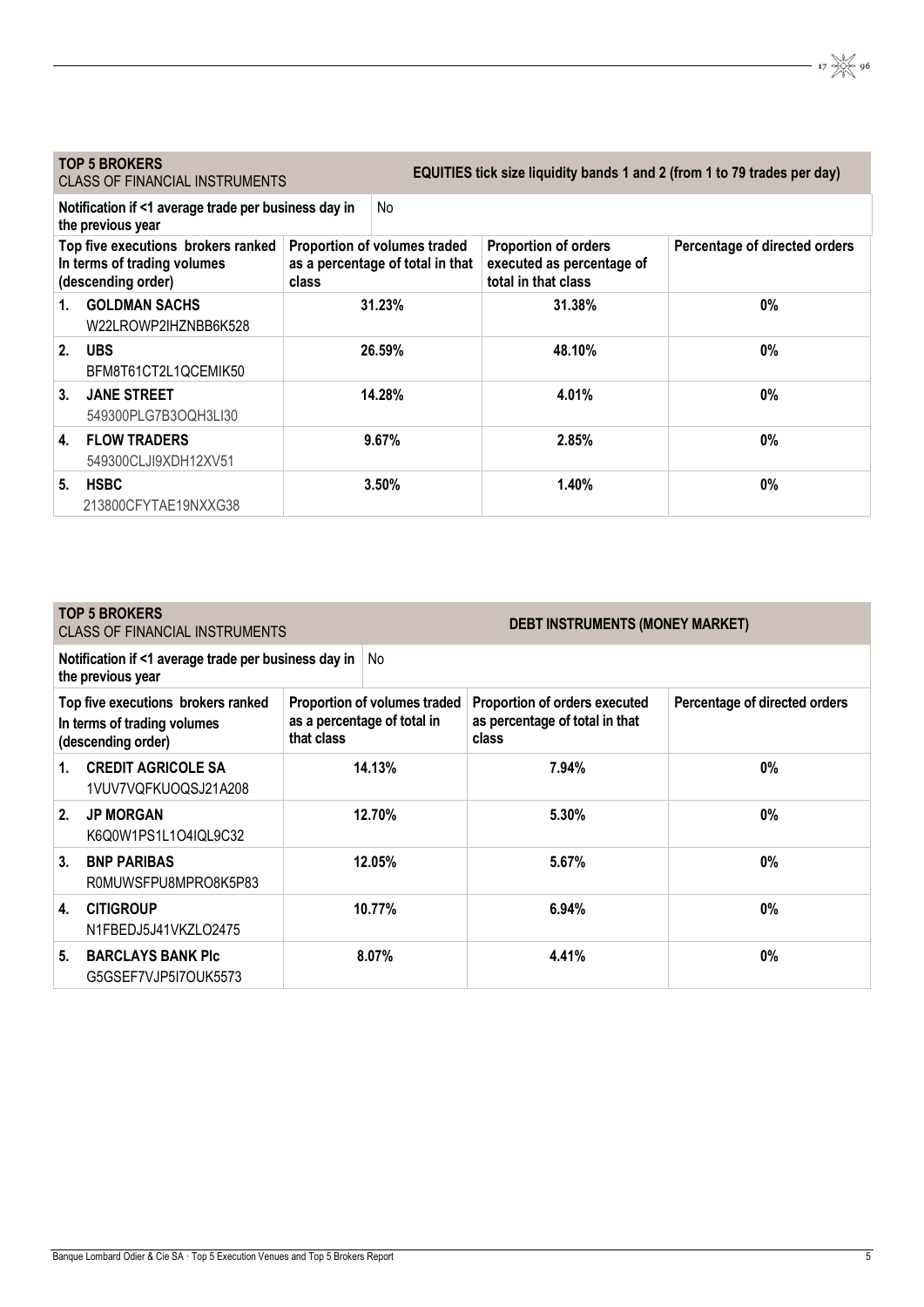| <b>TOP 5 BROKERS</b><br><b>CLASS OF FINANCIAL INSTRUMENTS</b>                           |                                                                           |                                                                           |        | <b>STRUCTURED PRODUCTS</b>                                               |                               |  |
|-----------------------------------------------------------------------------------------|---------------------------------------------------------------------------|---------------------------------------------------------------------------|--------|--------------------------------------------------------------------------|-------------------------------|--|
|                                                                                         | Notification if <1 average trade per business day in the<br>previous year |                                                                           | No     |                                                                          |                               |  |
| Top five executions brokers ranked<br>In terms of trading volumes<br>(descending order) |                                                                           | Proportion of volumes traded<br>as a percentage of total in that<br>class |        | Proportion of orders executed<br>as percentage of total in that<br>class | Percentage of directed orders |  |
| 1.                                                                                      | <b>UBS</b><br>BFM8T61CT2L1QCEMIK50                                        | 37.60%                                                                    |        | 25.95%                                                                   | 0%                            |  |
| 2.                                                                                      | <b>LEONTEQ</b><br>ML61HP3A4MKTTA1ZB671                                    |                                                                           | 13.03% | 12.79%                                                                   | $0\%$                         |  |
| 3.                                                                                      | <b>BANK VONTOBEL</b><br>549300L7V4MGECYRM576                              |                                                                           | 8.43%  | 9.40%                                                                    | <b>0%</b>                     |  |
| 4.                                                                                      | <b>JP MORGAN</b><br>K6Q0W1PS1L1O4IQL9C32                                  | 7.35%                                                                     |        | 7.29%                                                                    | <b>0%</b>                     |  |
| 5.                                                                                      | <b>SOCIETE GENERALE</b><br>969500BBKWJRVJB87687                           | 7.18%                                                                     |        | 6.02%                                                                    | $0\%$                         |  |

| <b>TOP 5 BROKERS</b><br><b>DERIVATIVES</b><br><b>CLASS OF FINANCIAL INSTRUMENTS</b>     |                                                                           |                                                                           |     |                                                                          |                               |  |
|-----------------------------------------------------------------------------------------|---------------------------------------------------------------------------|---------------------------------------------------------------------------|-----|--------------------------------------------------------------------------|-------------------------------|--|
|                                                                                         | Notification if <1 average trade per business day in the<br>previous year |                                                                           | No. |                                                                          |                               |  |
| Top five executions brokers ranked<br>In terms of trading volumes<br>(descending order) |                                                                           | Proportion of volumes traded<br>as a percentage of total in that<br>class |     | Proportion of orders executed<br>as percentage of total in that<br>class | Percentage of directed orders |  |
| 1.                                                                                      | <b>JP MORGAN</b><br>K6Q0W1PS1L1O4IQL9C32                                  | 85.24%                                                                    |     | 68.61%                                                                   | 0%                            |  |
| 2.                                                                                      | <b>SOCIETE GENERALE</b><br>O2RNE8IBXP4R0TD8PU41                           | 14.73%                                                                    |     | 31.35%                                                                   | 0%                            |  |
| 3.                                                                                      | <b>MORGAN STANLEY</b><br>4PQUHN3JPFGFNF3BB653                             | 0.02%                                                                     |     | 0.01%                                                                    | 0%                            |  |
| 4.                                                                                      | <b>BOA MERRILL LYNCH</b><br>GGDZP1UYGU9STUHRDP48                          | 0.01%                                                                     |     | 0.01%                                                                    | 0%                            |  |
| 5.                                                                                      | <b>GOLDMAN SACHS</b><br>W22LROWP2IHZNBB6K528                              | 0.01%                                                                     |     | 0.02%                                                                    | 0%                            |  |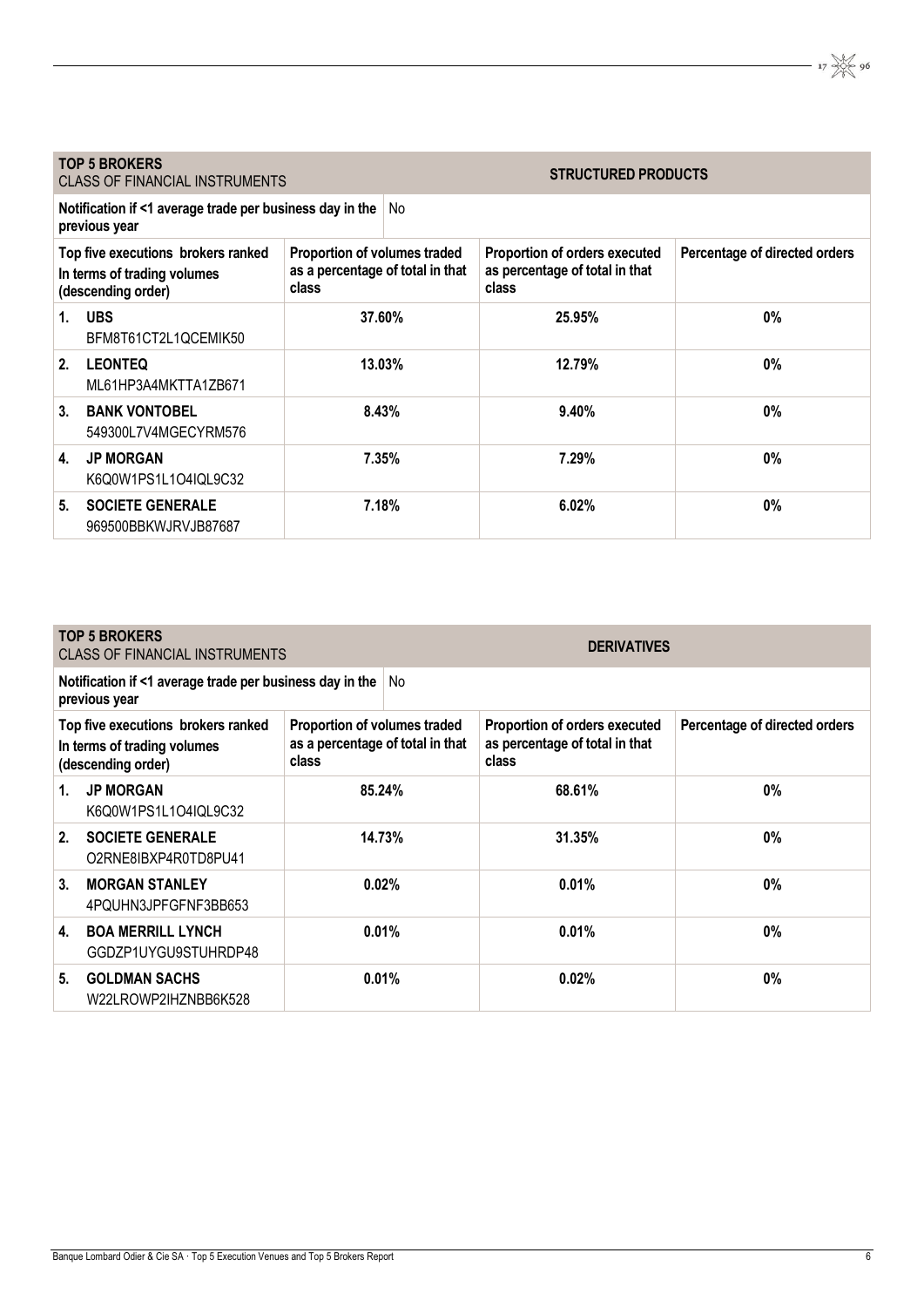## **TOP 5 Venues**

EQUITIES tick size liquidity bands 5 and 6 (from 2'000 trades per day)

 $17 \frac{11}{200} \frac{6}{50}$  96

**Notification if <1 average trade per business day in the previous year** No **Top five executions venues ranked in terms of trading volumes (descending order) Proportion of volumes traded as a percentage of total in that class Proportion of orders executed as percentage of total in that class Percentage of passive orders Percentage of aggressive orders Percentage of directed orders 1. SIX (XSWX) 93.00% 83.75% 59.97% 40.03% 0% 2. SIX (XSWM) 3.27% 1.93% 10.71% 89.29% 0% 3. CHIX (CHIX) 2.33% 7.97% 20.00% 80.00% 0% 4. BATS (BATE) 1.40% 6.35% 16.67% 83.33% 0%**

|                                                                                        | <b>TOP 5 Venues</b> | EQUITIES tick size liquidity bands 3 and 4 (from 80 to 1'999 trades per day)<br><b>CLASS OF FINANCIAL INSTRUMENTS</b> |                                                                             |                                 |                                    |                                  |  |
|----------------------------------------------------------------------------------------|---------------------|-----------------------------------------------------------------------------------------------------------------------|-----------------------------------------------------------------------------|---------------------------------|------------------------------------|----------------------------------|--|
| Notification if <1 average trade per business day in<br>the previous year              |                     |                                                                                                                       | No                                                                          |                                 |                                    |                                  |  |
| Top five executions venues<br>ranked in terms of trading<br>volumes (descending order) |                     | Proportion of<br>volumes traded as<br>a percentage of<br>total in that class                                          | Proportion of<br>orders executed as<br>percentage of total<br>in that class | Percentage of<br>passive orders | Percentage of<br>aggressive orders | Percentage of<br>directed orders |  |
| 1.                                                                                     | SIX (XSWX)          | 95.25%                                                                                                                | 85.92%                                                                      | 74.25%                          | 25.75%                             | $0\%$                            |  |
| 2.                                                                                     | SIX (XSWM)          | 3.11%                                                                                                                 | 2.19%                                                                       | 27.27%                          | 72.73%                             | $0\%$                            |  |
| 3.                                                                                     | CHIX (CHIX)         | 1.00%                                                                                                                 | 6.16%                                                                       | 29.49%                          | 70.51%                             | 0%                               |  |
| 4.                                                                                     | <b>BATS (BATE)</b>  | 0.64%                                                                                                                 | 5.73%                                                                       | 24.49%                          | 75.51%                             | $0\%$                            |  |

## **TOP 5 VENUES**

| IUP 3 VENUES<br><b>CLASS OF FINANCIAL INSTRUMENTS</b>                                  |                                                                                     | EQUITIES tick size liquidity bands 1 and 2 (from 1 to 79 trades per day)    |                                 |                                    |                                  |  |  |
|----------------------------------------------------------------------------------------|-------------------------------------------------------------------------------------|-----------------------------------------------------------------------------|---------------------------------|------------------------------------|----------------------------------|--|--|
| Notification if <1 average trade per business day in<br>the previous year              |                                                                                     | No.                                                                         |                                 |                                    |                                  |  |  |
| Top five executions venues<br>ranked in terms of trading<br>volumes (descending order) | <b>Proportion of</b><br>volumes traded as<br>a percentage of<br>total in that class | Proportion of<br>orders executed as<br>percentage of total<br>in that class | Percentage of<br>passive orders | Percentage of<br>aggressive orders | Percentage of<br>directed orders |  |  |
| SIX (XSWX)<br>1.                                                                       | 95.88%                                                                              | 85.75%                                                                      | 64.48%                          | 35.52%                             | $0\%$                            |  |  |
| SIX (XSWM)<br>2.                                                                       | 2.47%                                                                               | 2.35%                                                                       | 18.71%                          | 81.29%                             | $0\%$                            |  |  |
| CHIX (CHIX)<br>3.                                                                      | 0.86%                                                                               | 5.80%                                                                       | 31.48%                          | 68.52%                             | $0\%$                            |  |  |
| <b>BATS (BATE)</b><br>4.                                                               | 0.79%                                                                               | 6.10%                                                                       | 20.00%                          | 80.00%                             | $0\%$                            |  |  |